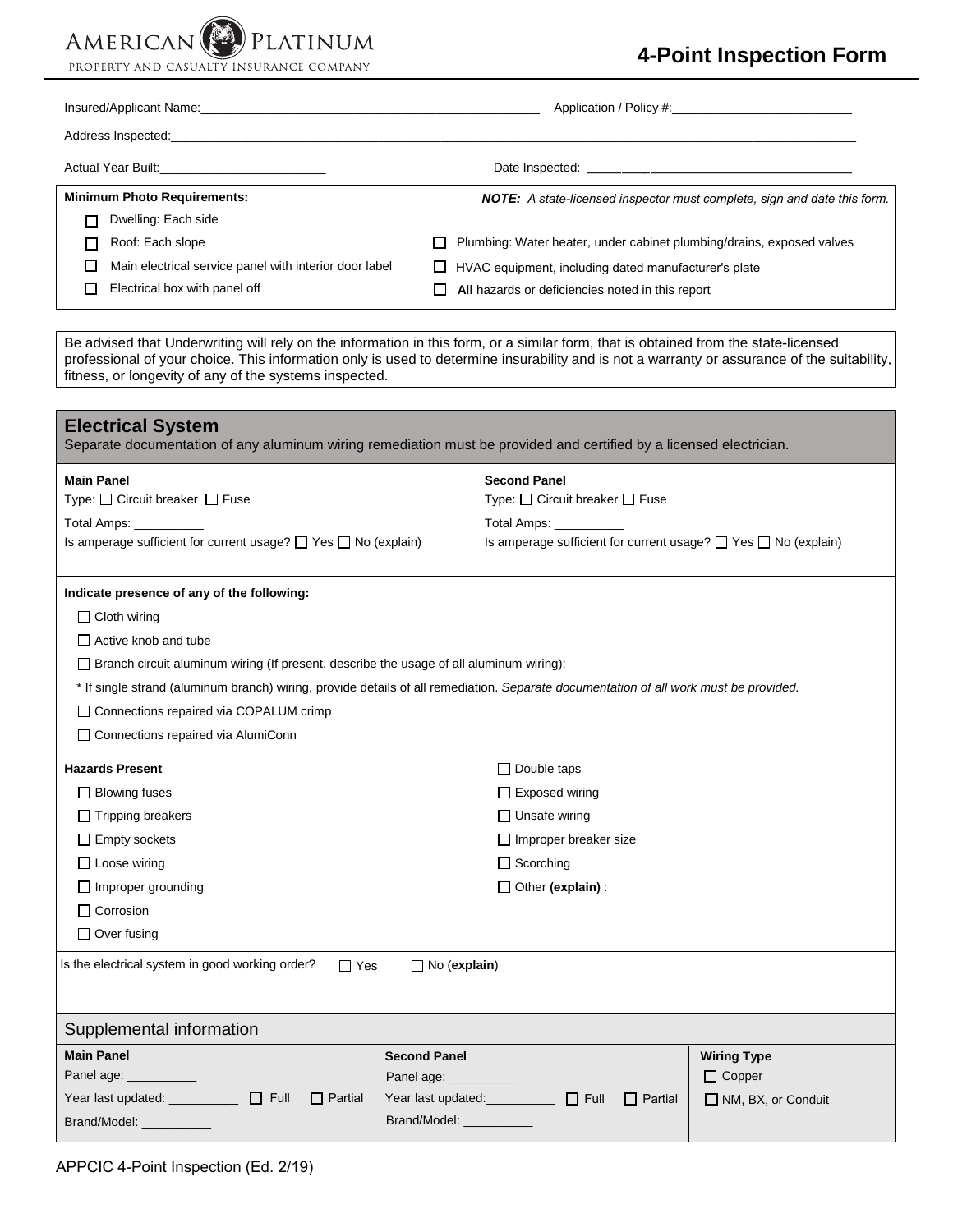# **HVAC System**

| Central AC:<br>∏ Yes □ No                                                                                                                                        |  |  |  |  |  |
|------------------------------------------------------------------------------------------------------------------------------------------------------------------|--|--|--|--|--|
| Central heat: $\Box$ Yes $\Box$ No                                                                                                                               |  |  |  |  |  |
|                                                                                                                                                                  |  |  |  |  |  |
| Are the heating, ventilation, and air conditioning systems in good working order? $\Box$ Yes $\Box$ No (explain)                                                 |  |  |  |  |  |
|                                                                                                                                                                  |  |  |  |  |  |
| <b>Hazards Present</b>                                                                                                                                           |  |  |  |  |  |
| Wood-burning stove or central gas fireplace not professionally installed? $\Box$ Yes $\Box$ No                                                                   |  |  |  |  |  |
| Space heater used as primary heat source? $\Box$ Yes $\Box$ No                                                                                                   |  |  |  |  |  |
| Is the source portable? $\Box$ Yes $\Box$ No                                                                                                                     |  |  |  |  |  |
| Does the air handler/condensate line or drain pan show any signs of blockage or leakage, including water damage to the surrounding area?<br>$\Box$ Yes $\Box$ No |  |  |  |  |  |
| Supplemental Information                                                                                                                                         |  |  |  |  |  |
| Age of system: _______________                                                                                                                                   |  |  |  |  |  |
| Year last updated: $\Box$ $\Box$ Full<br>$\Box$ Partial                                                                                                          |  |  |  |  |  |

| <b>Plumbing System</b>                                                                                                                                                                                                                                                                                                                                                                                                                                                               |                                                                                                                                                              |  |  |  |  |
|--------------------------------------------------------------------------------------------------------------------------------------------------------------------------------------------------------------------------------------------------------------------------------------------------------------------------------------------------------------------------------------------------------------------------------------------------------------------------------------|--------------------------------------------------------------------------------------------------------------------------------------------------------------|--|--|--|--|
| Is there a temperature pressure relief valve on the water heater? $\Box$ Yes $\Box$ No<br>Is there any indication of an active leak? $\Box$ Yes $\Box$ No<br>Is there any indication of a prior leak? $\Box$ Yes $\Box$ No<br>Water heater location: University of the University of the University of the University of the University of the University of the University of the University of the University of the University of the University of the U<br>Age of water heater: |                                                                                                                                                              |  |  |  |  |
| $\Box$ Satisfactory $\Box$ Unsatisfactory<br>General condition of the water heater:<br>If unsatisfactory, please provide comments/details.                                                                                                                                                                                                                                                                                                                                           |                                                                                                                                                              |  |  |  |  |
| $\Box$ Unsatisfactory<br>General condition of entire plumbing system:<br>$\Box$ Satisfactory<br>If unsatisfactory, please provide comments/details (leaks, wet/soft spots, mold, corrosion, grout/caulk, etc.).                                                                                                                                                                                                                                                                      |                                                                                                                                                              |  |  |  |  |
| Supplemental Information                                                                                                                                                                                                                                                                                                                                                                                                                                                             |                                                                                                                                                              |  |  |  |  |
| Age of Piping System:<br>Year last updated: ______________ □ Full □ Partial                                                                                                                                                                                                                                                                                                                                                                                                          | Type of pipes (check all that apply)<br>$\Box$ Copper<br>$\Box$ PVC/CPVC<br>$\Box$ Galvanized<br>$\Box$ PEX<br>$\Box$ Polybutylene<br>$\Box$ Other (specify) |  |  |  |  |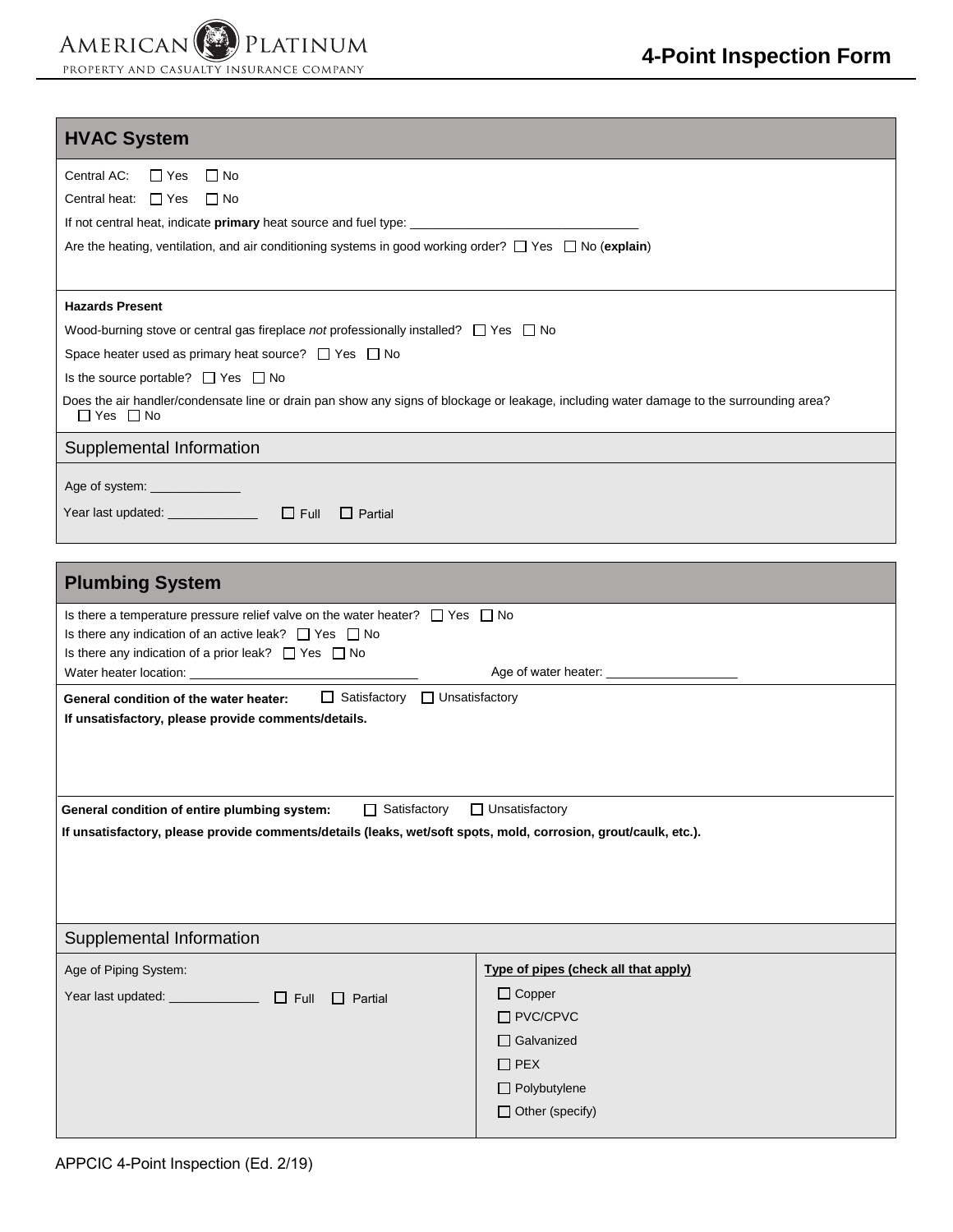PLATINUM AMERICAN PROPERTY AND CASUALTY INSURANCE COMPANY

| <b>Roof</b> (With photos of each roof slope, this section can take the place of the <i>Roof Certification Form</i> .)                                                                                                                                                                                                                                                                                                                                                      |                                                                                                                                                                                                                                                                                                                                                                                                                                                             |  |  |  |  |  |
|----------------------------------------------------------------------------------------------------------------------------------------------------------------------------------------------------------------------------------------------------------------------------------------------------------------------------------------------------------------------------------------------------------------------------------------------------------------------------|-------------------------------------------------------------------------------------------------------------------------------------------------------------------------------------------------------------------------------------------------------------------------------------------------------------------------------------------------------------------------------------------------------------------------------------------------------------|--|--|--|--|--|
| <b>Predominant Roof</b>                                                                                                                                                                                                                                                                                                                                                                                                                                                    | <b>Secondary Roof</b>                                                                                                                                                                                                                                                                                                                                                                                                                                       |  |  |  |  |  |
| Covering material: ___________                                                                                                                                                                                                                                                                                                                                                                                                                                             | Covering material: __________                                                                                                                                                                                                                                                                                                                                                                                                                               |  |  |  |  |  |
| Roof age (years): __________                                                                                                                                                                                                                                                                                                                                                                                                                                               | Roof age (years): ___________                                                                                                                                                                                                                                                                                                                                                                                                                               |  |  |  |  |  |
| Remaining useful life (years): ___________                                                                                                                                                                                                                                                                                                                                                                                                                                 | Remaining useful life (years): ___________                                                                                                                                                                                                                                                                                                                                                                                                                  |  |  |  |  |  |
| Date of last roofing permit: __________                                                                                                                                                                                                                                                                                                                                                                                                                                    | Date of last roofing permit: __________                                                                                                                                                                                                                                                                                                                                                                                                                     |  |  |  |  |  |
| Date of last update: __________                                                                                                                                                                                                                                                                                                                                                                                                                                            | Date of last update: ___________                                                                                                                                                                                                                                                                                                                                                                                                                            |  |  |  |  |  |
| If updated (check one):                                                                                                                                                                                                                                                                                                                                                                                                                                                    | If updated (check one):                                                                                                                                                                                                                                                                                                                                                                                                                                     |  |  |  |  |  |
| $\Box$ Full replacement                                                                                                                                                                                                                                                                                                                                                                                                                                                    | $\Box$ Full replacement                                                                                                                                                                                                                                                                                                                                                                                                                                     |  |  |  |  |  |
| $\Box$ Partial replacement                                                                                                                                                                                                                                                                                                                                                                                                                                                 | $\Box$ Partial replacement                                                                                                                                                                                                                                                                                                                                                                                                                                  |  |  |  |  |  |
| % of replacement:                                                                                                                                                                                                                                                                                                                                                                                                                                                          |                                                                                                                                                                                                                                                                                                                                                                                                                                                             |  |  |  |  |  |
| Overall condition:                                                                                                                                                                                                                                                                                                                                                                                                                                                         | Overall condition:                                                                                                                                                                                                                                                                                                                                                                                                                                          |  |  |  |  |  |
| $\Box$ Fair<br>$\Box$ Excellent                                                                                                                                                                                                                                                                                                                                                                                                                                            | $\Box$ Excellent<br>$\Box$ Fair                                                                                                                                                                                                                                                                                                                                                                                                                             |  |  |  |  |  |
| $\Box$ Good<br>$\Box$ Poor (explain below)                                                                                                                                                                                                                                                                                                                                                                                                                                 | Good<br>$\Box$ Poor (explain below)<br>П                                                                                                                                                                                                                                                                                                                                                                                                                    |  |  |  |  |  |
| Any visible signs of damage / deterioration?<br>(check all that apply and explain below)<br>$\Box$ Cracking<br>$\Box$ Cupping/curling<br>$\Box$ Excessive granule loss<br>$\Box$ Exposed asphalt<br>$\Box$ Exposed felt<br>$\Box$ Missing/loose/cracked tabs or tiles<br>$\Box$ Soft spots in decking<br>$\Box$ Visible hail damage<br>Any visible signs of leaks? $\Box$ Yes $\Box$ No<br>Attic/underside of decking □ Yes □ No<br>Interior ceilings $\Box$ Yes $\Box$ No | Any visible signs of damage / deterioration?<br>(check all that apply and explain below)<br>$\Box$ Cracking<br>$\Box$ Cupping/curling<br>$\Box$ Excessive granule loss<br>$\Box$ Exposed asphalt<br>$\Box$ Exposed felt<br>□ Missing/loose/cracked tabs or tiles<br>$\Box$ Soft spots in decking<br>$\Box$ Visible hail damage<br>Any visible signs of leaks? $\Box$ Yes $\Box$ No<br>Attic/underside of decking □ Yes □ No<br>Interior ceilings □ Yes □ No |  |  |  |  |  |

| Additional Comments/Observations (use additional pages if needed):                                                                                               |              |                |      |  |  |  |  |  |  |
|------------------------------------------------------------------------------------------------------------------------------------------------------------------|--------------|----------------|------|--|--|--|--|--|--|
|                                                                                                                                                                  |              |                |      |  |  |  |  |  |  |
|                                                                                                                                                                  |              |                |      |  |  |  |  |  |  |
| All 4-Point Inspection Forms must be completed and signed by a verifiable state-licensed inspector.<br>I certify that the above statements are true and correct. |              |                |      |  |  |  |  |  |  |
| <b>Inspector Signature</b>                                                                                                                                       | <b>Title</b> | License Number | Date |  |  |  |  |  |  |
| <b>Company Name</b>                                                                                                                                              | License Type | Work Phone     |      |  |  |  |  |  |  |